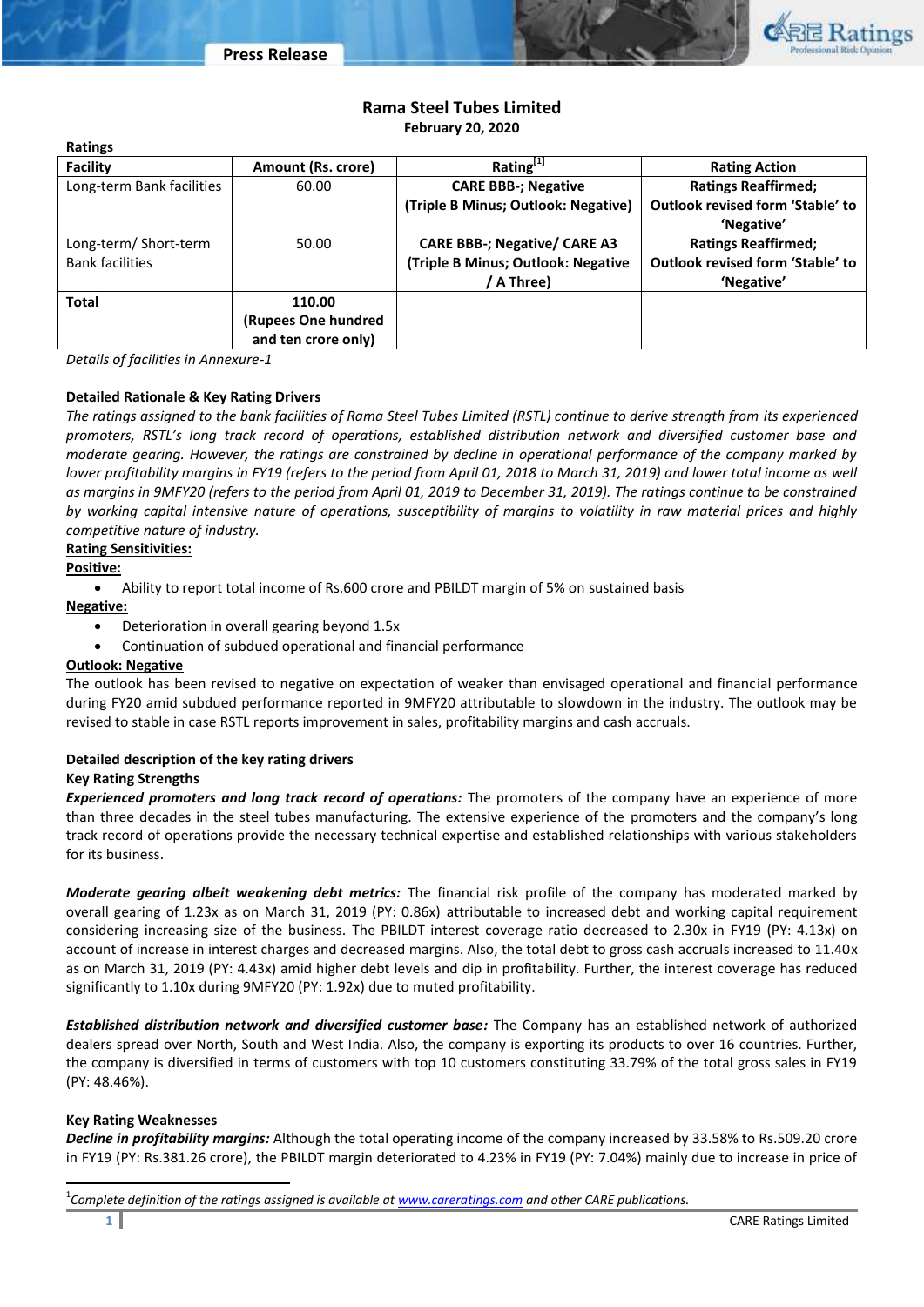

raw material and competitive prices offered by the company. Consequently, the PAT margins also declined to 1.59% in FY19 (PY: 3.34%). In 9MFY20, the PBILDT margin reported was 2.98% as compared to 3.97% in 9MFY19 while total income also declined to Rs.271.05 crore (PY: Rs.369.94 crore).

*Working capital intensive operations:* The operations of the company are working capital intensive in nature as reflected by working capital cycle of 60 days as on March 31, 2019 (PY: 67 days). The improvement in working capital cycle was largely on account of decrease in inventory holding period. The credit period availed from suppliers stood at 9 days as on March 31, 2019 (PY: 10 days).

*Susceptibility of margins to volatility in prices of raw material:* RSTL has entered into an MOU with SAIL for the supply of HR coils, the main raw material for RSTL's products. However, the prices are market linked, exposing the company to the volatility in the prices of raw materials.

*Highly competitive industry*: The steel pipes industry is highly competitive due to presence of various organized and unorganized players and expanding applications of various types of steel pipes. Therefore, the margins continue to be under pressure due to fragmentation of the industry.

#### **Liquidity: Adequate**

The liquidity profile of the company is marked by gross cash accruals of Rs.2.39 crore as on December 31, 2019 against loan repayment obligations of ~Rs.0.80 crore each quarter and free cash and bank balance of Rs.1.05 crore as on December 31, 2019. The current ratio stood at 1.54x as on March 31, 2019 (PY: 1.77x) and average utilization of fund based limits stood at ~77% in past 12 months ended January 31, 2020. Capital expenditure pertaining to capacity expansion is funded from term loans.

#### **Analytical approach:** Consolidated

RST International Trading FZE and Lepakshi Tubes Private Limited are wholly owned subsidiaries of RSTL and are into similar line of business. Due to significant operational and financial linkages among these entities, consolidated approach has been considered.

#### **Applicable Criteria**

[Criteria on assigning outlook and credit watch to Credit Ratings](http://www.careratings.com/pdf/resources/Rating_Outlook_and_credit_watch_May_2019.pdf) [CARE's Policy on Default Recognition](http://www.careratings.com/pdf/resources/CARE) [Rating Methodology-Manufacturing Companies](http://www.careratings.com/upload/NewsFiles/GetRated/Rating%20Methodology%20-%20Manufacturing%20Companies_16Sept2019.pdf) [Criteria for Short Term Instruments](http://www.careratings.com/upload/NewsFiles/GetRated/ShortTermInstruments-06-Sept-2018.pdf) [Rating Methodology: Factoring Linkages in Ratings](http://www.careratings.com/upload/NewsFiles/GetRated/Rating%20Methodology%20-%20Consolidation%20&%20Factoring%20Linkages%20in%20Ratings-Oct-19.pdf) [Rating Methodology -](http://www.careratings.com/upload/NewsFiles/GetRated/Rating%20methodology_Wholesale%20Trading_27Nov2019.pdf) Wholesale Trading Financial ratios - [Non-Financial Sector](http://www.careratings.com/pdf/resources/Financial%20ratios%20-%20Non%20Financial%20Sector-Sept2019.pdf)

#### **About the Company**

RSTL was incorporated in 1974 by late Shri. Harbans Lal Bansal and is currently managed by his son Mr. Naresh Kuamr Bansal and grandson Mr. Richi Bansal. The company started its commercial operations in 1981 with an installed capacity of 10,000 Metric Tonnes Per Annum (MTPA) for the manufacturing of ERW steel tubes/ pipes in Sahibabad. The company has a total production capacity of 1,68,000 MTPA as on March 31, 2019.

**Covenants of rated instrument / facility:** *Detailed explanation of covenants of the rated instruments/facilities is given in Annexure-3*

| <b>Brief Financials (Rs. crore)</b> | FY18(A) | FY19(A) |
|-------------------------------------|---------|---------|
| Total operating income              | 381.26  | 509.20  |
| PBILDT                              | 26.84   | 21.52   |
| <b>PAT</b>                          | 12.72   | 8.09    |
| Overall gearing (times)             | 0.86    | 1.23    |
| Interest coverage (times)           | 4.13    | 2.30    |

*A: Audited*

**Status of non-cooperation with previous CRA:** NA

#### **Any other information:** NA

**Rating History for last three years:** Please refer Annexure-2.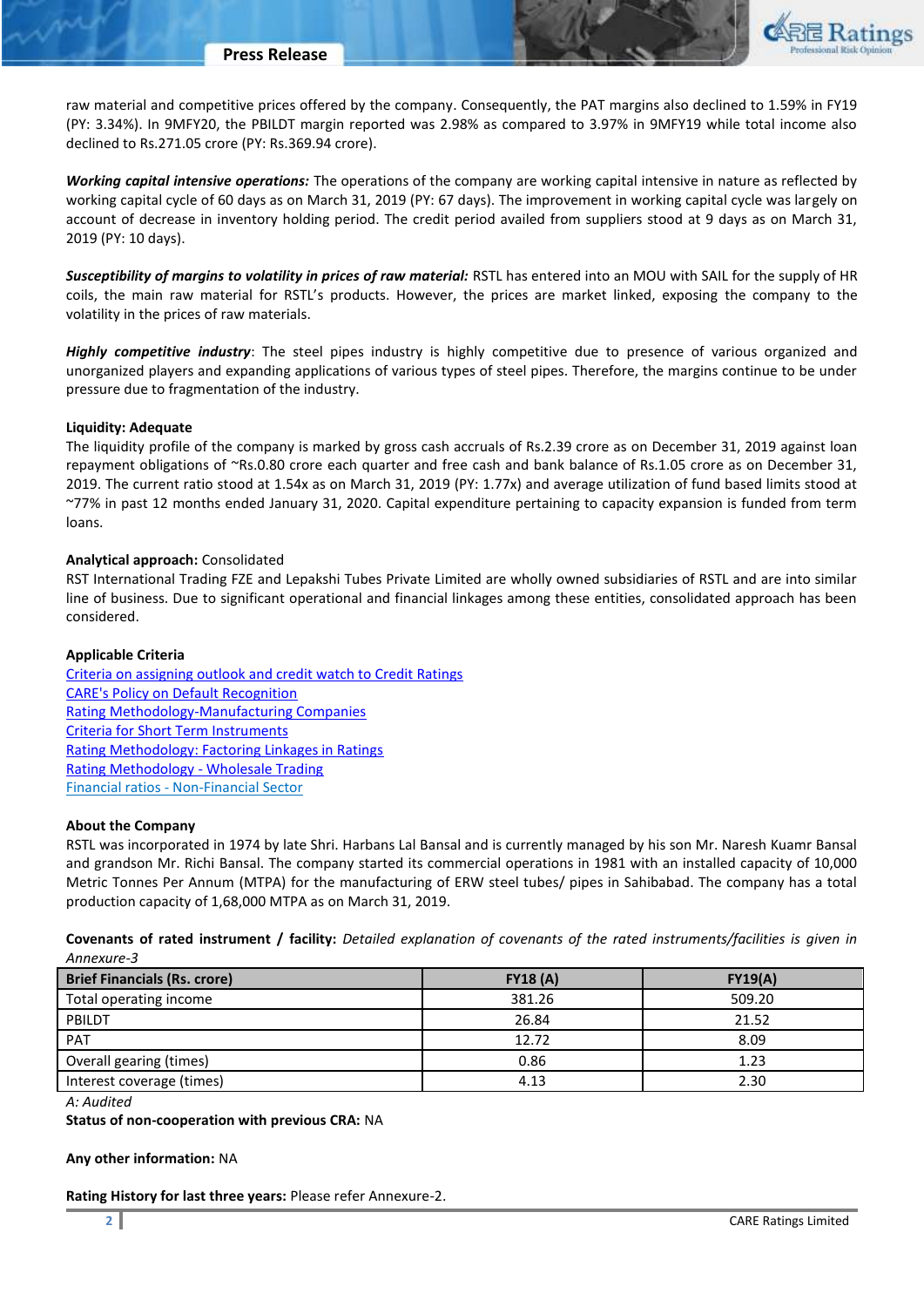



### **Annexure-1: Details of Instruments/Facilities**

| Name of the<br>Instrument | Date of<br><b>Issuance</b> | Coupon<br>Rate           | <b>Maturity</b><br>Date | Size of the<br><b>Issue</b><br>(Rs. crore) | <b>Rating assigned</b><br>along with Rating<br>Outlook |
|---------------------------|----------------------------|--------------------------|-------------------------|--------------------------------------------|--------------------------------------------------------|
| Fund-based - LT-Cash      |                            | $\overline{\phantom{0}}$ |                         | 60.00                                      | <b>CARE BBB-; Negative</b>                             |
| Credit                    |                            |                          |                         |                                            |                                                        |
| Non-fund-based - LT/ ST-  |                            | $\overline{\phantom{0}}$ |                         | 50.00                                      | <b>CARE BBB-; Negative</b>                             |
| BG/LC                     |                            |                          |                         |                                            | / CARE A3                                              |

### **Annexure-2: Rating History of last three years**

| Sr. | Name of the                 | <b>Current Ratings</b> |               | <b>Rating history</b> |                                  |               |                                        |             |
|-----|-----------------------------|------------------------|---------------|-----------------------|----------------------------------|---------------|----------------------------------------|-------------|
| No. | Instrument/Bank             | <b>Type</b>            | <b>Amount</b> | Rating                | Date(s) $\&$                     | Date(s) $8$   | Date(s) $8$                            | Date(s) $8$ |
|     | <b>Facilities</b>           |                        | Outstanding   |                       | Rating(s)                        | Rating(s)     | Rating(s)                              | Rating(s)   |
|     |                             |                        | (Rs. crore)   |                       | assigned in                      | assigned in   | assigned in                            | assigned in |
|     |                             |                        |               |                       | 2019-2020                        | 2018-2019     | 2017-2018                              | 2016-2017   |
|     | 1. Fund-based - LT-Cash     | LT                     | 60.00         | CARE BBB-;            | $(1)$ CARE BBB-; $(1)$ CARE BBB; |               | 1) CARE BBB-;                          |             |
|     | Credit                      |                        |               | Negative              | Stable                           | <b>Stable</b> | Stable                                 |             |
|     |                             |                        |               |                       | (07-Oct-19)                      | (13-Sep-18)   | (30-Oct-17)                            |             |
|     |                             |                        |               |                       | 2) CARE BBB;                     |               |                                        |             |
|     |                             |                        |               |                       | Negative                         |               |                                        |             |
|     |                             |                        |               |                       | (06-Jun-19)                      |               |                                        |             |
|     | 2. Non-fund-based - LT/ ST- | LT/ST                  | 50.00         | CARE BBB-;            |                                  |               | 1)CARE BBB-; 1)CARE BBB;  1)CARE BBB-; |             |
|     | BG/LC                       |                        |               | Negative /            | Stable /                         | Stable /      | Stable /                               |             |
|     |                             |                        |               | CARE A3               | CARE A3                          | CARE A3+      | CARE A3                                |             |
|     |                             |                        |               |                       | (07-Oct-19)                      | (13-Sep-18)   | (30-Oct-17)                            |             |
|     |                             |                        |               |                       | 2) CARE BBB;                     |               |                                        |             |
|     |                             |                        |               |                       | Negative /                       |               |                                        |             |
|     |                             |                        |               |                       | CARE A3+                         |               |                                        |             |
|     |                             |                        |               |                       | (06-Jun-19)                      |               |                                        |             |

**Annexure-3: Detailed explanation of covenants of the rated facilities:** None

*Note on complexity levels of the rated instrument: CARE has classified instruments rated by it on the basis of complexity. This classification is available at [www.careratings.com.](http://www.careratings.com/) Investors/market intermediaries/regulators or others are welcome to write to care@careratings.com for any clarifications.*